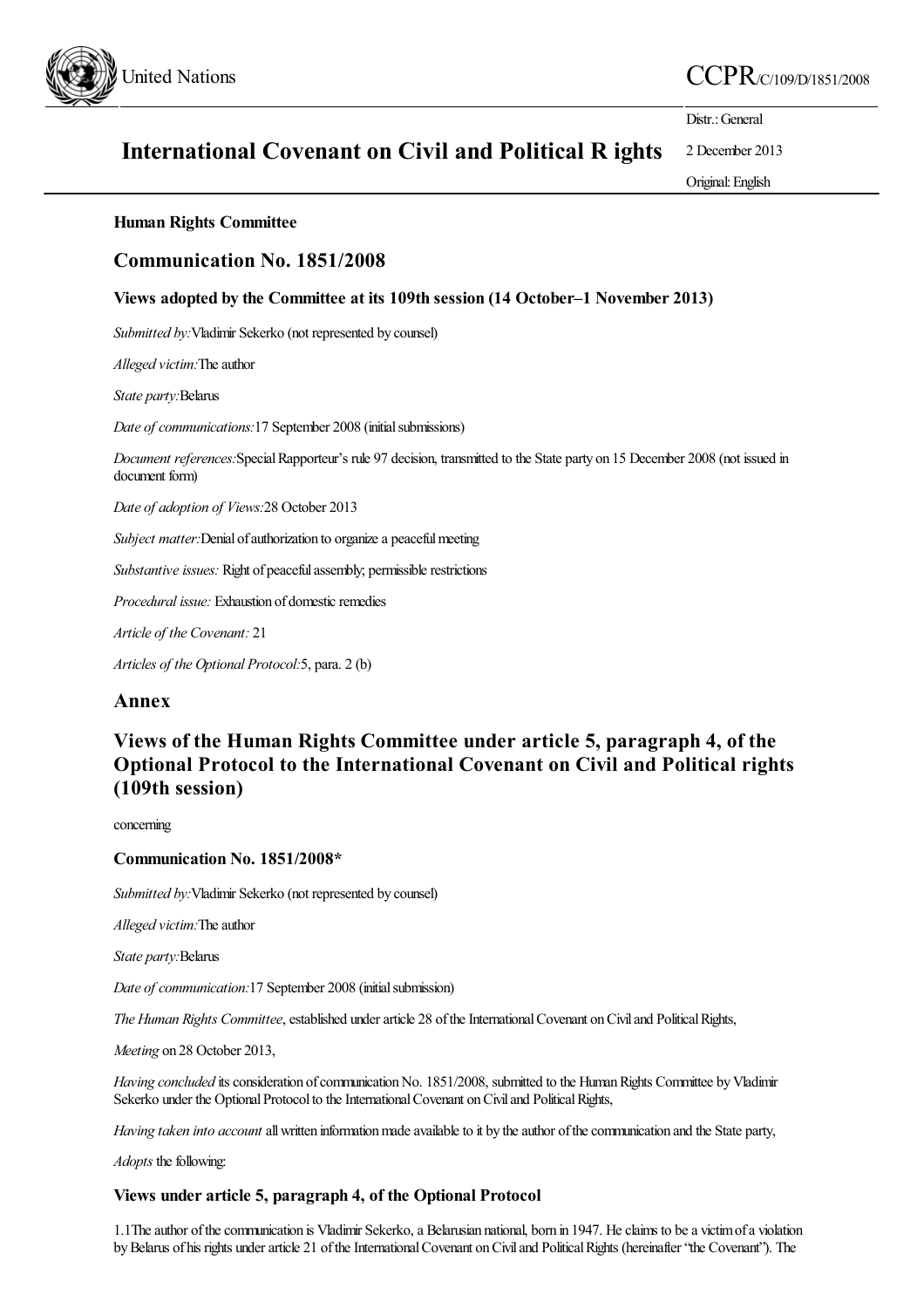author is not represented.

1.2On 16 February 2009, the State party requested the Committeeto examinetheadmissibility ofthecommunication separately fromits merits, in accordance with rule 97, paragraph 3, ofthe Committee's rules of procedure. On 6 March 2009, the Committee, acting through its Special Rapporteur on new communications and interim measures, decided to examine the admissibility of the communication together with its merits.

#### **The facts as submitted by the author**

2.1The author, together with a group of Gomelcity residents (hereinafter "the other applicants"), sought the authorization of the Gomel City Executive Committee to hold mass events in different parts of the city to protest against the abolition of social benefits to people in need. The actions planned by the author were to take place in areas in front of the Palace of Culture of the Vipra Private Unitary Enterprise and the Rechitskiy City Mall. The application was submitted as required by article 5 of the Law on Mass Events in the Republic of Belarus of 30 December 1997 (hereinafter "the Law on Mass Events").

2.2 On 5 December 2007 the Gomel City Executive Committee denied authorization to hold the mass events, noting that the application did not contain the required details related to the planning and conduct of the events, in breach of article 5 of the Law on Mass Events.

2.3 The author and the other applicants complained about the decision of the Gomel City Executive Committee of 5 December 2007 to the Tsentralny District Court of Gomel. In his complaint, the author pointed out that he had specified the required details concerning the planning and conduct of the event in a written undertaking appended to his application to the Gomel City Executive Committee. Therefore, the Gomel City Executive Committee had restricted his right of peaceful assembly without due justification.

2.4 On 1 February 2008, the Tsentralny District Court of Gomel dismissed the author and the other applicants' complaints, noting that the application contained only the undertaking to duly organize the events, whereas the required details related to their planning and conduct were missing therefrom. However, the author argues that the underlying reason for the court decision was that he and the other applicants sought to conduct the events in locations not authorized for meeting purposes, as, pursuant to decision No. 318 of the Gomel Executive Committee of 11 April 2006, a single location was designated for holding mass events in a city of 500,000 inhabitants. The author and the other applicants appealed to the Gomel Regional Court against the decision of the district court.

2.5 On 20 March 2008, the Gomel Regional Court upheld the decision of the Tsentralny District Court of Gomel. Under article 432 ofthe BelarusianCode ofCivilProcedure, theruling oftheappealcourt is finaland enters into forceat the moment ofitsadoption. According to the ruling of the Gomel Regional Court, the Gomel City Executive Committee denied authorization to the author and the other applicants on the ground that the written undertaking appended to their application to hold events did not contain details related to their planning and conduct, which is a mandatory, essential condition for granting authorizations.

2.6 The author contends that he has exhausted all available and effective domestic remedies.

#### **The complaint**

3.1 The author claims a violation of his right of peaceful assembly, guaranteed under article 21 of the Covenant. His rights were restricted on the ground that his application to hold a mass event was incomplete and that he intended to conduct one of the events in an unauthorized location. In his opinion, the national authorities, including the domestic courts, did not attempt to justify the restrictions or provide arguments as to the necessity of such restrictions in the interests of national security or public safety, public order, the protection of public health or morals or the protection of the rights and freedoms of others.

3.2Theauthor maintains that thecourts failed to assess the decision ofthe GomelExecutive Committee with regard to the Covenant's provisions. Pursuant to articles 26 and 27 ofthe Vienna Convention on the LawofTreaties of 1969, Belarus is bound by the Covenant, should enact it in good faith and may not invoke the provisions of its domestic law as justification for its failure to do so. According to article 15 ofthe BelarusianLawon InternationalTreaties, universally recognized principles ofinternationallawand provisions of international treaties, in force for Belarus, form an integral part of domestic law. The author stresses that the domestic courts restricted his right of peacefulassembly on the ground that he had intended to conductan event in an unauthorized location, in breach of a by-law. This restriction contradicts the essence of article 21 of the Covenant and the grounds for restriction specified therein.

#### **State party's observations on admissibility**

4.1On 16 February 2009, the State party challenged the admissibility of the communication, arguing that the author had failed to exhaust all available domestic remedies, since his case had not been examined under the supervisory review proceedings through the Prosecutor's Office.

4.2The State party further submits that the author has not asked the Chairperson of the Gomel Regional Court or the Chairperson of the Supreme Court of Belarus to initiate a supervisory review of the rulings of the Tsentralny District Court of Gomel and the Gomel Regional Court, in accordance with article 439 of the Code of Civil Procedure. Therefore, the author did not avail himself of all available remedies and there is no reason to believe that those remedies would have been unavailable or ineffective.

#### **Author's comments on the State party's observations on admissibility**

5.On 5 March 2009, the author recalled that under article 5, paragraph 2 (b), of the Optional Protocol to the Covenant, individuals should exhaust all available domestic remedies before lodging a complaint with the Committee. He notes that the Committee has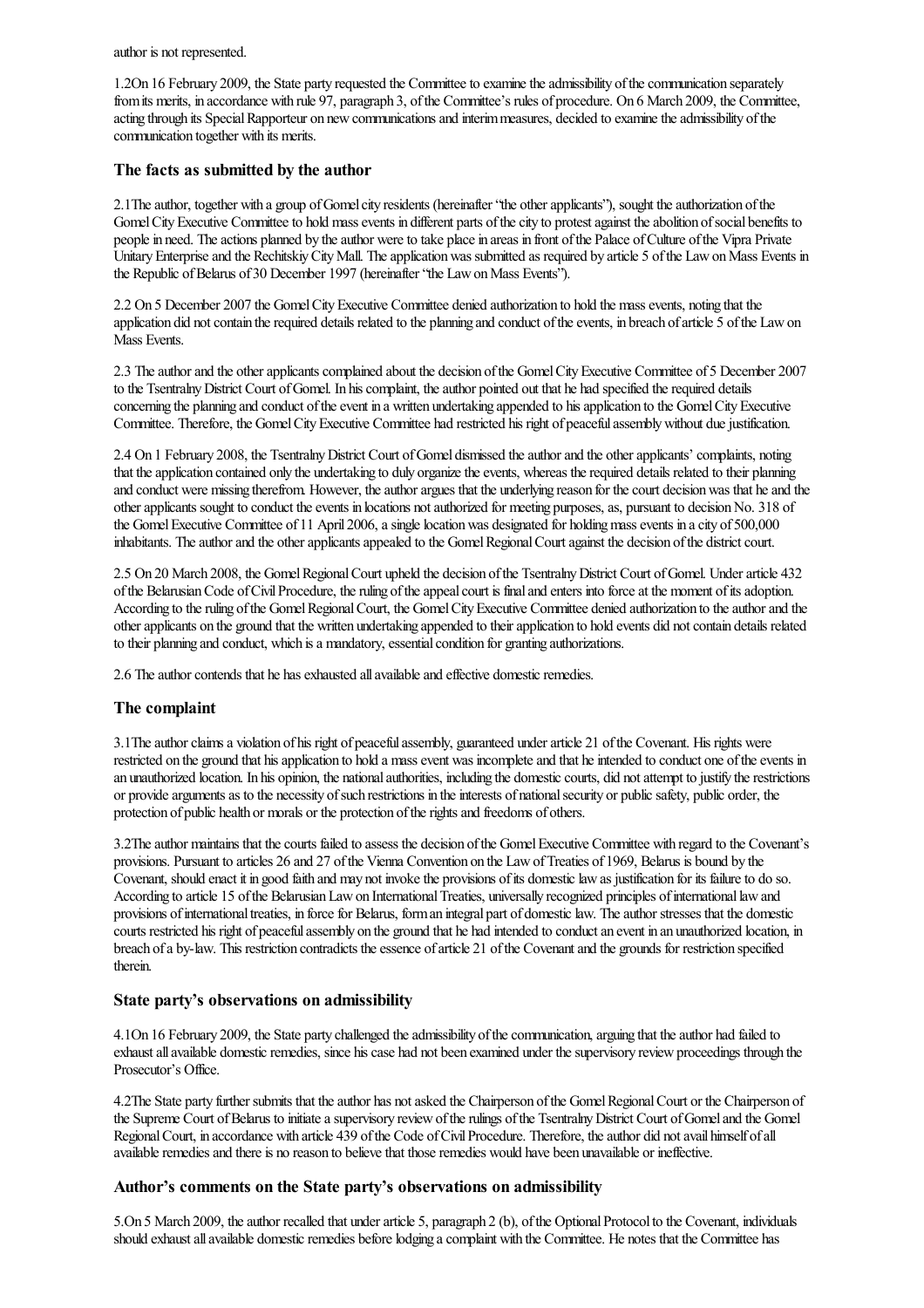previously established that, in States parties where the initiation of supervisory review proceedings was dependent on the discretionary power of a judge or prosecutor, the remedies to be exhausted were limited to the cassation appeal. He did not request the Gomel Regional Court or the Supreme Court to initiate supervisory review proceedings as that request would not lead to a reexamination of the case. According to the Committee's jurisprudence, domestic remedies should be both available and effective. By lodging his cassation appeal, the author claims that he has exhausted available domestic remedies. The decision of the lower court became final and entered into force at the moment of the adoption of the appeal court's ruling.

#### **State party's observations on the merits**

6.1On 3 August 2009, the State party submitted its observations on the merits ofthecase. It reiterates thefacts ofthecaseand states that the Gomel City Executive Committee dismissed the author and the other applicants' complaints as the written undertaking enclosed with their applications to hold mass events did not contain all details required for the planning and conduct of such events. Under article 10 of the Law on Mass Events, this information is a mandatory and essential condition for granting authorization to hold a mass event. Furthermore, the courts established that the author and the other applicants had failed to indicate the measures to be taken to guarantee public order and safety, medical care and cleaning of the area during and subsequent to the event, and to submit proofs of payment of the expenses related to the provision of these services. In addition, some of the applicants sought authorization to conduct pickets in unauthorized locations. Under such circumstances, which are not conducive to ensuring public order and public safety, the Tsentralny District Court of Gomel rejected the author and the other applicants' claims by a substantiated decision of 1 February 2008.

6.2The organization and conduct ofmassevents is governed by the LawonMass Events of 30 December 1997. Thelawaims to create conditions for the realization of constitutional rights and freedoms of citizens, and the protection of public order and public safety when such events are carried out in public spaces. According to the law, "freedom of mass activities not violating the legal order and rights of other citizens of the Republic of Belarus is guaranteed by the State".

6.3The right of peaceful assembly is enshrined in article 21 of the Covenant. Belarus ratified the Covenant and incorporated its provisions, including articles 19 and 21, into domesticlaw. In particular, theright to freedomofthoughtand beliefand theright to freedom of expression are guaranteed under article 33 of the Constitution. Article 35 of the Constitution guarantees the right to hold assemblies, meetings, street processions, demonstrations and pickets, provided that they do not violate the law and order or breach the rights of other citizens. At the same time, under article 23 of the Constitution, no restrictions may be placed on rights and freedoms of citizens other than those imposed in conformity with the law, in the interests of national security, public safety, the protection of public health or morals or the protection of the rights and freedoms of others.

#### **Author's comments on the State party's observations on the merits**

7.1On 5 October 2009, the author pointed out that the right protected under article 21 of the Covenant can be restricted only under the requirements listed therein. However, restrictions imposed by States parties on the exercise of the right of peaceful assembly shall not undermine the essence of that right. States parties shall ascertain that the limitations imposed are justified by one of the legitimate aims listed in article 21 ofthe Covenant.

7.2The author notes that, even assuming that the written undertaking enclosed with his application to hold a mass event did not provide all necessary information required under article 5 of the Law on Mass Events and that he intended to hold a peaceful event in a location which was not authorized for meeting purposes, the authorities had an opportunity to establish, in consultation with him, measures to protect his right. Pursuant to article 6 of the Law on Mass Events, the head or the deputy head of the local executive committee is entitled to change the date, time and location of the event, upon agreement with the organizers, to ensure the protection of the rights and freedoms of others, public safety and normal functioning of transport and organizations. The author reiterates that the Gomel City Executive Committee denied his request without any justification under article 21 of the Covenant. Therefore, his right of peaceful assembly was breached.

7.3He adds that, on 2 April 2008, the Gomel City Executive Committee adopted decision No. 299 on mass events in Gomel, imposing a number ofrestrictions thatapply to organizers of peacefulevents other than city authorities. Such restrictions put in jeopardy theright of peacefulassembly itself. Thus, theauthorities restrictevents to asingle venue, i.e.,an areain front ofthe Palace ofCulture ofthe Vipra Private UnitaryEnterprise on thecity outskirts. Furthermore, the decision requires that the organizers conclude agreements with the police, medical services and cleaning agencies prior to the conduct of any public event. Decision No. 299 replaced decision No. 318 of the Gomel City Executive Committee, which also restricted the right of assembly.

7.4The author maintains that, in the light of the above, the decision of the Gomel City Executive Committee of 2 April 2008 undermines the essence of the right provided for in article 21 of the Covenant and that he has been deprived of the right of peaceful assembly.

#### **Issues and proceedings before the Committee**

#### **Consideration of admissibility**

8.1Before considering any claim contained in a communication, the Human Rights Committee must, in accordance with rule 93 of its rules of procedure, decide whether or not the communication is admissible under the Optional Protocol to the Covenant.

8.2The Committee has ascertained, as required under article 5, paragraph 2 (a), of the Optional Protocol, that the same matter is not being examined under another procedure of international investigation or settlement.

8.3The Committee takes note of the State party's argument that the author could have requested the Prosecutor's Office, as well as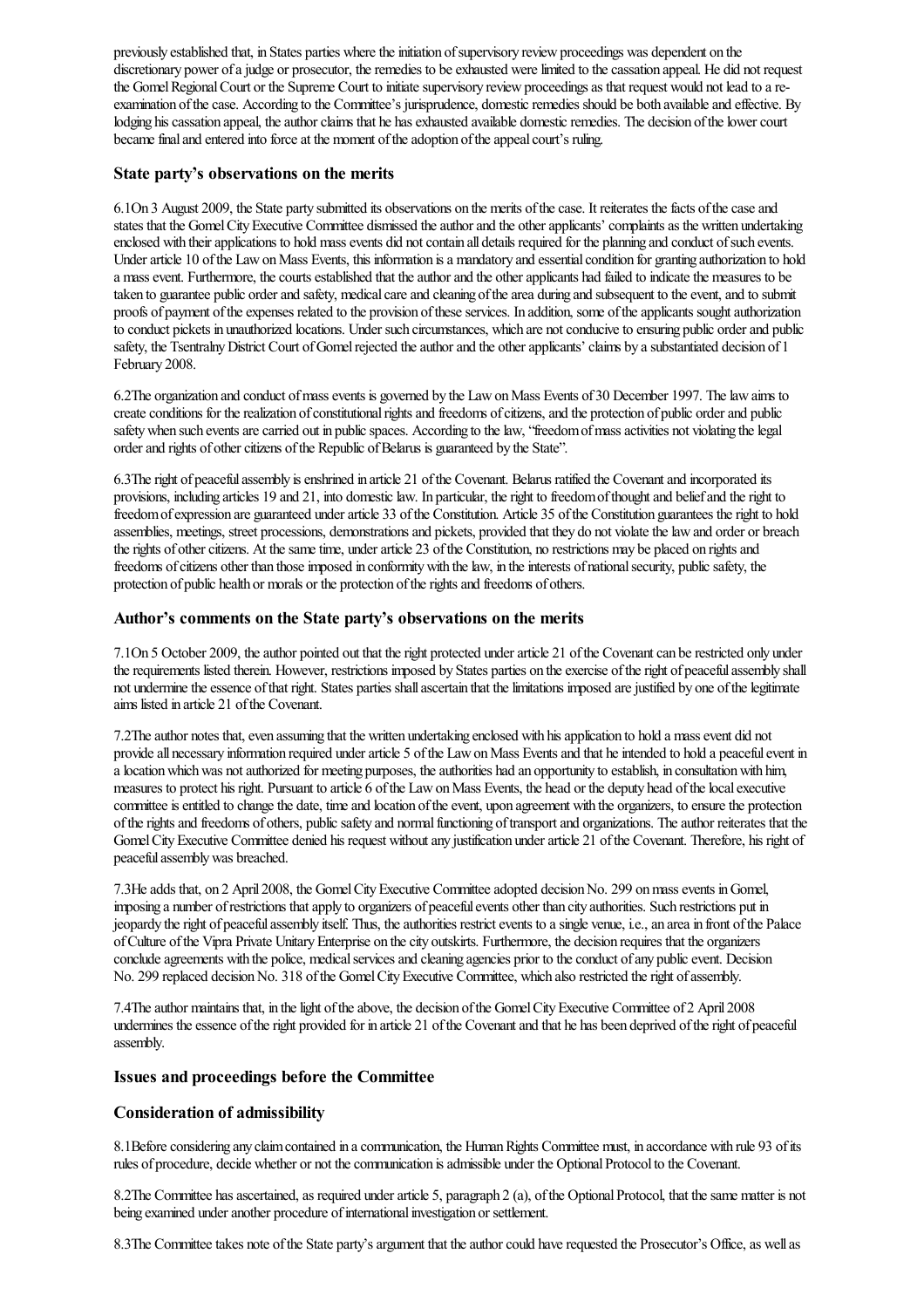the Chairperson of the Gomel Regional Court or the Chairperson of the Supreme Court, to initiate a supervisory review of the decisions of the Tsentralny District Court of Gomel and the Gomel Regional Court. However, the State party has not substantiated that such review procedures were in fact available and effective. In particular, it has not shown whether and in how many cases supervisory review procedures were applied successfully in cases concerning the right to peaceful assembly. The Committee recalls its previous jurisprudence, according to which the State party's supervisory review procedures against court decisions that have entered into force do not constitute a remedy that has to be exhausted for purposes of article 5, paragraph 2 (b), of the Optional Protocol. In the circumstances, the Committee considers that it is not precluded by article 5, paragraph 2 (b), of the Optional Protocol, from examining the communication.

8.4The Committee considers that the author has sufficiently substantiated his claim under article 21 of the Covenant, for purposes of admissibility. Accordingly, it declares this claim admissible and proceeds to its examination on the merits.

#### **Consideration of the merits**

9.1The Human Rights Committee has considered the communication in the light of all the information made available to it by the parties, as provided under article 5, paragraph 1, of the Optional Protocol.

9.2The issue before the Committee is whether the denial of the required authorization of mass events that the author had planned with a group of Gomel city residents constitutes a violation of his rights under article 21 of the Covenant.

9.3The Committee recalls that the right of peaceful assembly, as guaranteed under article 21 of the Covenant, is a fundamental human right, which is essential for public expression of one's views and opinions and indispensable in a democratic society. This right entails the possibility to organize and participate in a peaceful assembly, including the right to a stationary assembly in a public location (a picket). No restrictions to this right are permissible unless (a) imposed in conformity with the law and (b) they are necessary in a democratic society in the interests of national security or public safety, public order (*ordre public*), the protection of public health or morals or the protection of the rights and freedoms of others.

9.4The Committee notes that, since the State party imposed a procedure for organizing mass events and denied the author's application for authorization of the planned mass events, it established a restriction on the exercise of the right to freedom of assembly. Therefore it must consider whether the respective restrictions imposed on the author's rights in the present communication are justified under the criteria set out in the second sentence of article 21 of the Covenant. The Committee notes that if the State imposesarestriction, it is up to the State party to showthat it is necessary for theaims set out in this provision.

9.5 The Committee has taken note of the State party's explanation that the author was denied authorization to hold mass events as he had failed to provide all necessary information, as required by the Law on Mass Events, including with regard to measures to be taken to guarantee security and medical care to the participants of the events and to ensure that the area remained clean during and subsequent to the gathering. It has also noted the State party's statement that the missing information was not conducive to ensuring public order and public safety and that the law at issue is aimed at creating conditions for the realization of citizens' constitutional rights and freedoms and the protection of public safety and public order when such events are held in public spaces.

9.6The Committeerecalls that, when a State party imposes restrictions with theaimofreconciling an individual's right to assembly and the aforementioned interests of general concern, it should be guided by the aim of facilitating the right, rather than seeking unnecessary or disproportionate limitations to it. Any restriction on the exercise of the right of peaceful assembly must conform to the strict tests of necessity and proportionality.

9.7The Committee notes that the State party has failed to demonstrate that the denial of authorization in the author's case, even if based on a law, was necessary, for one of the legitimate purposes of the second sentence of article 21 of the Covenant. In particular, the State party has not specified which required details related to the planning and conduct of the mass events might be missing, the absence of which would pose a threat to public safety, public order (*ordre public*), the protection of public health or morals or the protection of the rights and freedoms of others. Neither has the State party demonstrated that, in the author's case, these purposes could only be achieved by the denial of the planned mass events. Since the State party has failed to show that the denial of authorization met the criteria set out in article 21 of the Covenant, the Committee concludes that the facts as submitted reveal a violation, by the State party, of the author's rights under article 21 of the Covenant.

10.The Human Rights Committee, acting under article 5, paragraph 4, of the Optional Protocol to the International Covenant on Civil and Political Rights, is of the view that the State party has violated the author's rights under article 21 of the Covenant.

11. In accordance with article 2, paragraph 3 (a), of the Covenant, the State party is under an obligation to provide the author with an effective remedy, including reimbursement of the legal costs incurred by the author, as well as adequate compensation. The State party is also under an obligation to take steps to prevent similar violations in the future. In this connection, the Committee reiterates that State party should review its legislation, in particular, the Law on Mass Events of 30 December 1997, as it has been applied in the present case, with a view to ensuring that the right under article 21 of the Covenant may be fully enjoyed in the State party.

12. Bearing in mind that, by becoming a party to the Optional Protocol, the State party has recognized the competence of the Committee to determine whether there has been a violation of the Covenant or not and that, pursuant to article 2 of the Covenant, the State party has undertaken to ensure to all individuals within its territory or subject to its jurisdiction the rights recognized in the Covenant and to provide an effective and enforceable remedy when it has been determined that a violation has occurred, the Committee wishes to receive from the State party, within 180 days, information about the measures taken to give effect to the Committee's Views. The State party is also requested to publish the present Views, and to have them widely disseminated in Belarusian and Russian in the State party.

[Adopted in English, French and Spanish, the English text being the original version. Subsequently to be issued also in Arabic,